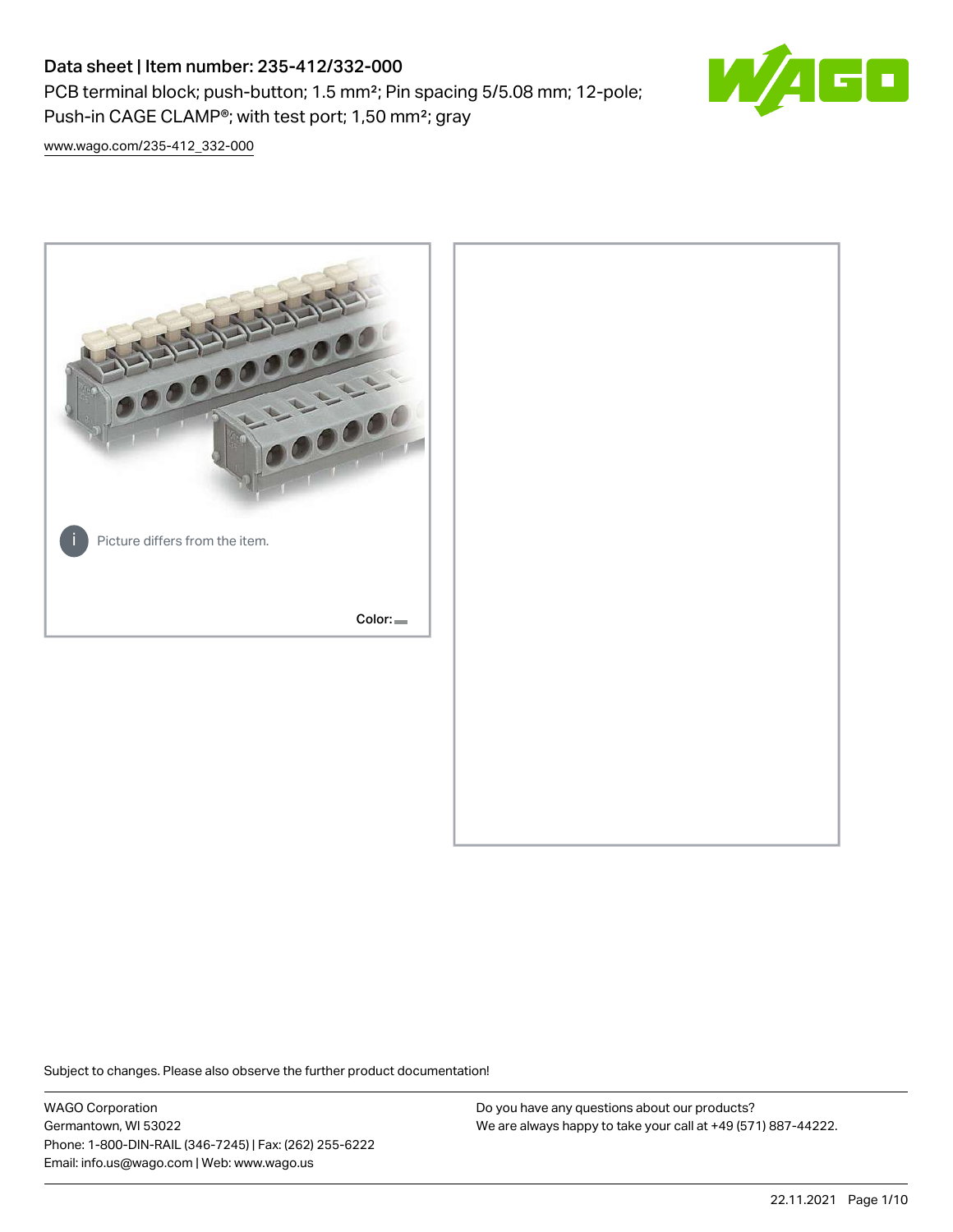

Dimensions in mm

 $L =$  (pole no. x pin spacing) + 1.5 mm

#### Item description

- **PCB terminal strips with push-buttons**
- **Push-in termination of solid and ferruled conductors**
- $\blacksquare$ Convenient termination/removal of fine-stranded conductors via push-buttons
- Set to metric or inch pin spacing by compressing terminal strips or pulling them apart

Subject to changes. Please also observe the further product documentation!

WAGO Corporation Germantown, WI 53022 Phone: 1-800-DIN-RAIL (346-7245) | Fax: (262) 255-6222 Email: info.us@wago.com | Web: www.wago.us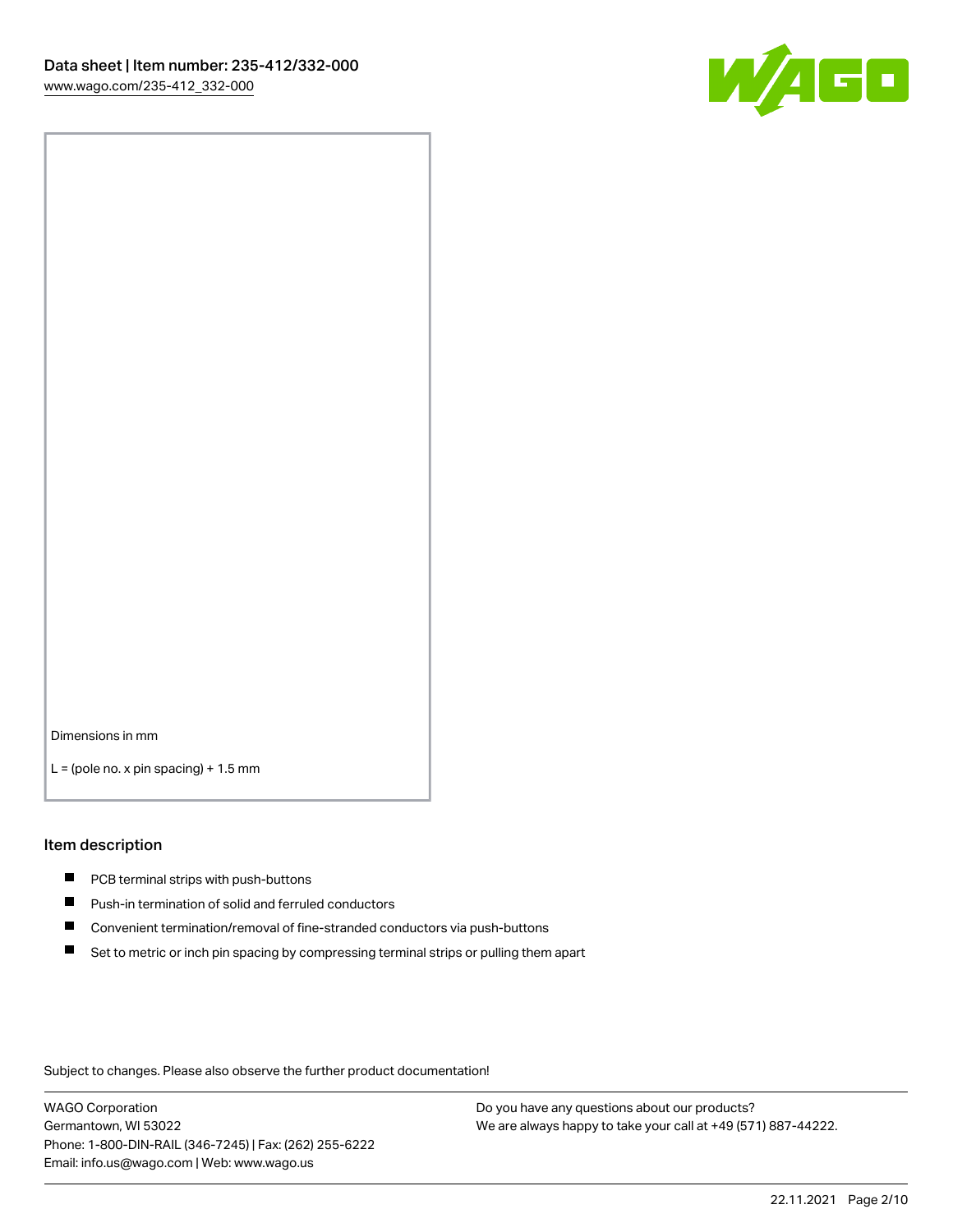

# Data

# Notes

| Other pole numbers                                           |
|--------------------------------------------------------------|
| Other colors                                                 |
| Terminal strips with 7.5/7.62 mm and 10/10.16 mm pin spacing |
| Mixed-color PCB connector strips                             |
| Direct marking                                               |
|                                                              |

# Electrical data

# IEC Approvals

| Ratings per                 | IEC/EN 60664-1                                            |
|-----------------------------|-----------------------------------------------------------|
| Rated voltage (III / 3)     | 250 V                                                     |
| Rated surge voltage (III/3) | 4 <sub>k</sub> V                                          |
| Rated voltage (III/2)       | 320 V                                                     |
| Rated surge voltage (III/2) | 4 <sub>k</sub> V                                          |
| Nominal voltage (II/2)      | 630 V                                                     |
| Rated surge voltage (II/2)  | 4 <sub>k</sub> V                                          |
| Rated current               | 17.5A                                                     |
| Legend (ratings)            | (III / 2) ≙ Overvoltage category III / Pollution degree 2 |

# UL Approvals

| Approvals per                  | UL 1059 |
|--------------------------------|---------|
| Rated voltage UL (Use Group B) | 300 V   |
| Rated current UL (Use Group B) | 10 A    |
| Rated voltage UL (Use Group D) | 300 V   |
| Rated current UL (Use Group D) | 10 A    |

# CSA Approvals

| Approvals per                   | CSA   |
|---------------------------------|-------|
| Rated voltage CSA (Use Group B) | 300 V |
| Rated current CSA (Use Group B) | 15 A  |

# Connection data

| Total number of connection points |  |  |
|-----------------------------------|--|--|
|-----------------------------------|--|--|

Subject to changes. Please also observe the further product documentation!

| <b>WAGO Corporation</b>                                | Do you have any questions about our products?                 |
|--------------------------------------------------------|---------------------------------------------------------------|
| Germantown, WI 53022                                   | We are always happy to take your call at +49 (571) 887-44222. |
| Phone: 1-800-DIN-RAIL (346-7245)   Fax: (262) 255-6222 |                                                               |
| Email: info.us@wago.com   Web: www.wago.us             |                                                               |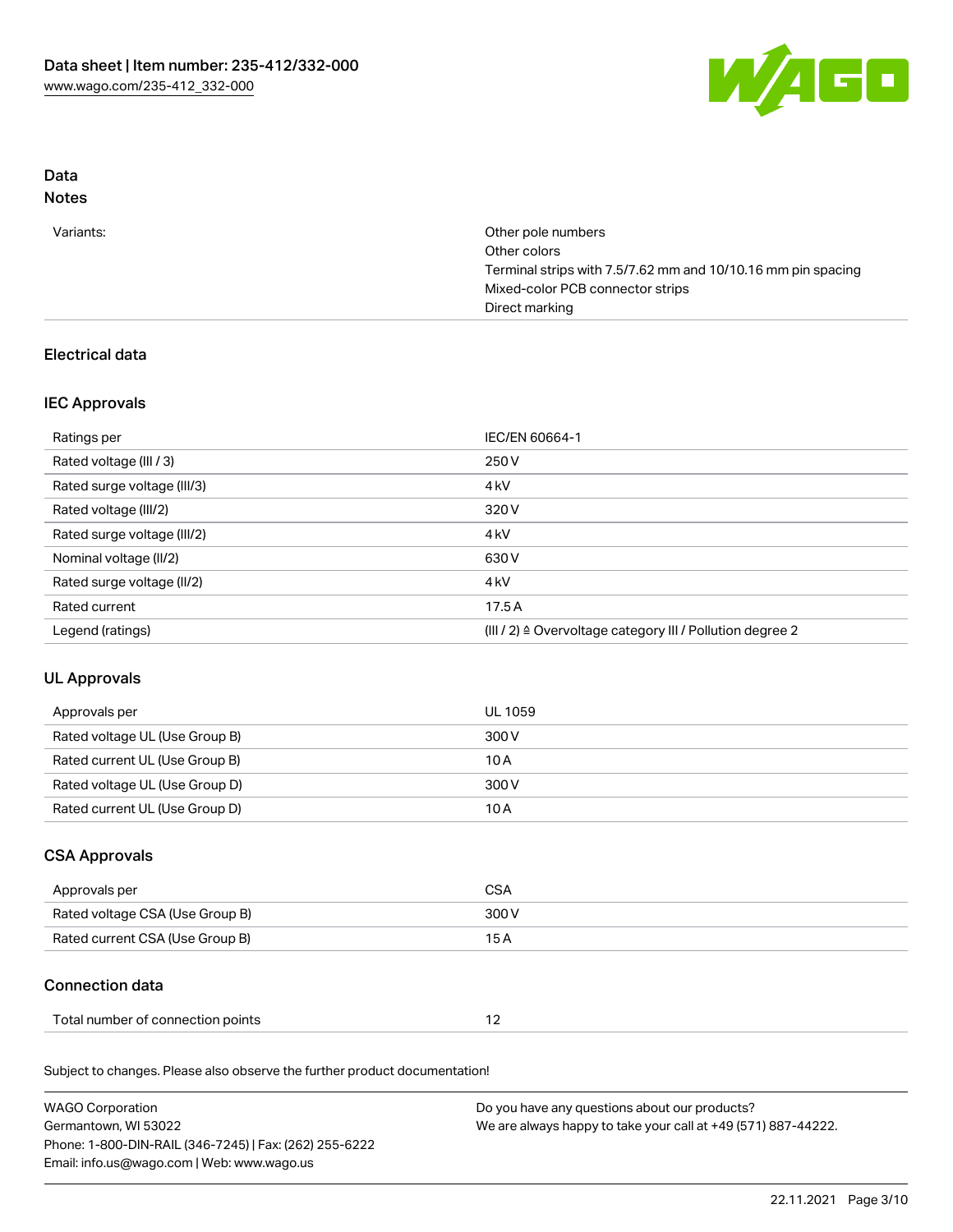[www.wago.com/235-412\\_332-000](http://www.wago.com/235-412_332-000)



| Total number of potentials |  |
|----------------------------|--|
| Number of connection types |  |
| Number of levels           |  |

### Connection 1

Connection technology Push-in CAGE CLAMP<sup>®</sup>

|                                                   | PUSH-III CAUL CLAMP                    |
|---------------------------------------------------|----------------------------------------|
| Actuation type                                    | Push-button                            |
| Solid conductor                                   | $0.21.5$ mm <sup>2</sup> / 20  14 AWG  |
| Fine-stranded conductor                           | $0.751.5$ mm <sup>2</sup> / 20  14 AWG |
| Fine-stranded conductor; with insulated ferrule   | $0.251$ mm <sup>2</sup>                |
| Fine-stranded conductor; with uninsulated ferrule | $0.251$ mm <sup>2</sup>                |
| Strip length                                      | $910$ mm / 0.35  0.39 inch             |
| Conductor connection direction to PCB             | 0°                                     |
| Number of poles                                   | 12                                     |

### Physical data

| Pin spacing                          | 5/5.08 mm / 0.197/0.2 inch |
|--------------------------------------|----------------------------|
| Width                                | 61.5 mm / 2.421 inch       |
| Height                               | 19.1 mm / 0.752 inch       |
| Height from the surface              | 15.5 mm / 0.61 inch        |
| Depth                                | 12.5 mm / 0.492 inch       |
| Solder pin length                    | 3.6 <sub>mm</sub>          |
| Solder pin dimensions                | $0.4 \times 0.8$ mm        |
| Drilled hole diameter with tolerance | $1^{(+0.1)}$ mm            |

### PCB contact

| PCB Contact                         | THT                                      |
|-------------------------------------|------------------------------------------|
| Solder pin arrangement              | over the entire terminal strip (in-line) |
| Number of solder pins per potential |                                          |

### Material data

| Color                       | gray                              |
|-----------------------------|-----------------------------------|
| Material group              |                                   |
| Insulation material         | Polyamide (PA66)                  |
| Flammability class per UL94 | VO                                |
| Clamping spring material    | Chrome nickel spring steel (CrNi) |

Subject to changes. Please also observe the further product documentation!

| WAGO Corporation                                       | Do you have any questions about our products?                 |
|--------------------------------------------------------|---------------------------------------------------------------|
| Germantown, WI 53022                                   | We are always happy to take your call at +49 (571) 887-44222. |
| Phone: 1-800-DIN-RAIL (346-7245)   Fax: (262) 255-6222 |                                                               |
| Email: info.us@wago.com   Web: www.wago.us             |                                                               |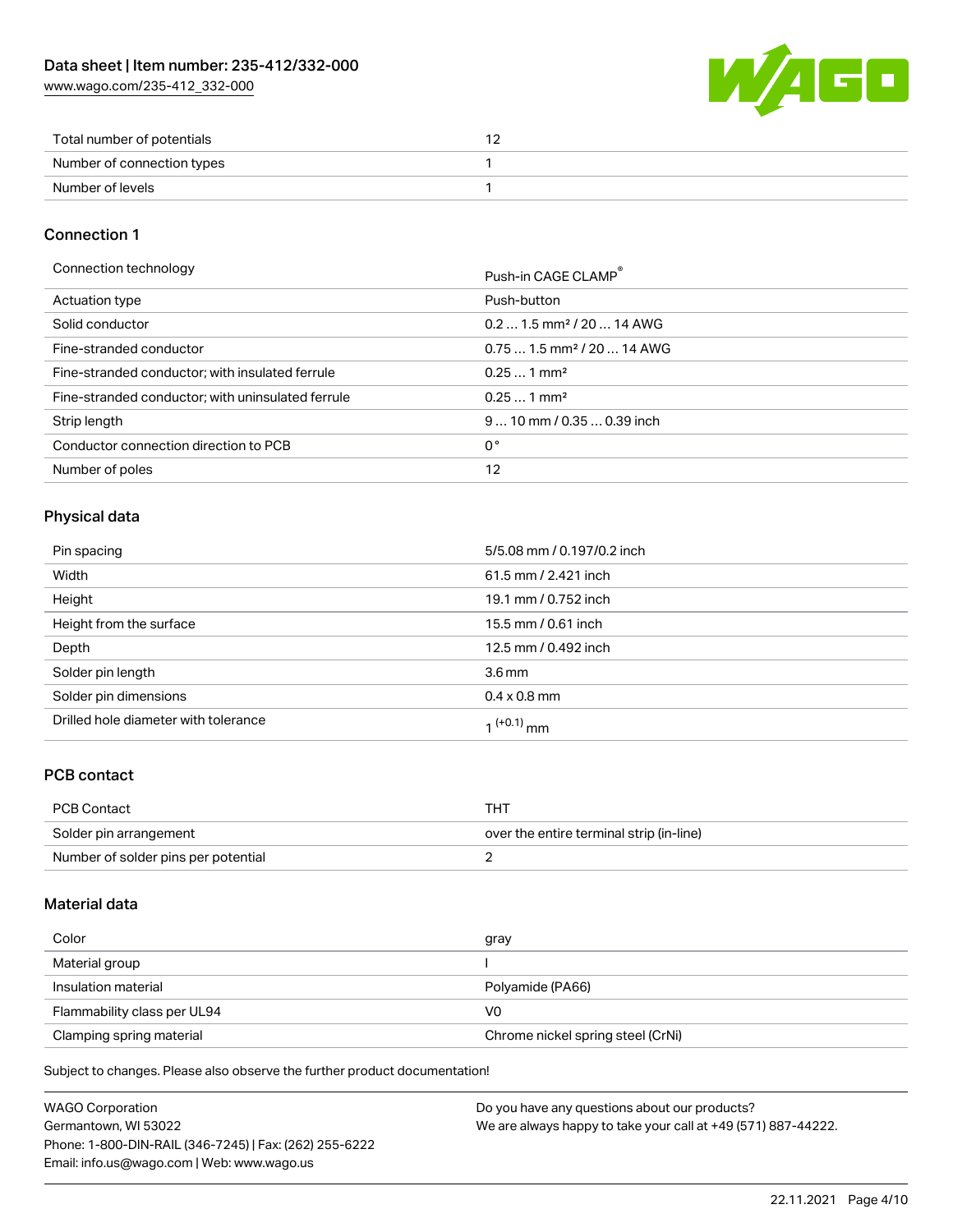[www.wago.com/235-412\\_332-000](http://www.wago.com/235-412_332-000)



| Contact material | Electrolytic copper (E <sub>Cu</sub> ) |
|------------------|----------------------------------------|
| Contact plating  | tin-plated                             |
| Fire load        | 0.172 MJ                               |
| Weight           | 9.2 <sub>g</sub>                       |
|                  |                                        |

### Environmental requirements

| +105 °C<br>Limit temperature range<br>-60 |  |
|-------------------------------------------|--|
|-------------------------------------------|--|

#### Commercial data

| Product Group         | 4 (Printed Circuit) |
|-----------------------|---------------------|
| PU (SPU)              | 80 (20) Stück       |
| Packaging type        | box                 |
| Country of origin     | <b>CH</b>           |
| <b>GTIN</b>           | 4044918655415       |
| Customs tariff number | 85369010000         |

### Approvals / Certificates

#### UL-Approvals

|                               |                               |                                 | Certificate |
|-------------------------------|-------------------------------|---------------------------------|-------------|
| Logo                          | Approval                      | <b>Additional Approval Text</b> | name        |
|                               | ul                            | $\overline{\phantom{a}}$        | E45172      |
| J<br>$\overline{\phantom{a}}$ | UL International Germany GmbH |                                 |             |

### Optional accessories

#### Ferrules **Ferrule**  $\tilde{\chi}$ Item no.: 216-101 Ferrule; Sleeve for 0.5 mm² / AWG 22; uninsulated; electro-tin plated; silver-colored [www.wago.com/216-101](http://www.wago.com/216-101)  $\frac{1}{2}$ Item no.: 216-104 Ferrule; Sleeve for 1.5 mm² / AWG 16; uninsulated; electro-tin plated; silver-colored [www.wago.com/216-104](http://www.wago.com/216-104) Ī **Item no.: 216-106**<br>Ferrule: Sleave fax  $\frac{1}{2}$  MWW.wago.com/216-106

| Ferrule; Sleeve for 2.5 mm² / AWG 14; uninsulated; electro-tin plated; silver-colored                |                      |
|------------------------------------------------------------------------------------------------------|----------------------|
| ltem no.: 216-107<br>Ferrule; Sleeve for 4 mm <sup>2</sup> / AWG 12; uninsulated; electro-tin plated | www.wago.com/216-107 |

Subject to changes. Please also observe the further product documentation!

| <b>WAGO Corporation</b>                                                               | Do you have any questions about our products? |  |
|---------------------------------------------------------------------------------------|-----------------------------------------------|--|
| We are always happy to take your call at +49 (571) 887-44222.<br>Germantown, WI 53022 |                                               |  |
| Phone: 1-800-DIN-RAIL (346-7245)   Fax: (262) 255-6222                                |                                               |  |
| Email: info.us@wago.com   Web: www.wago.us                                            |                                               |  |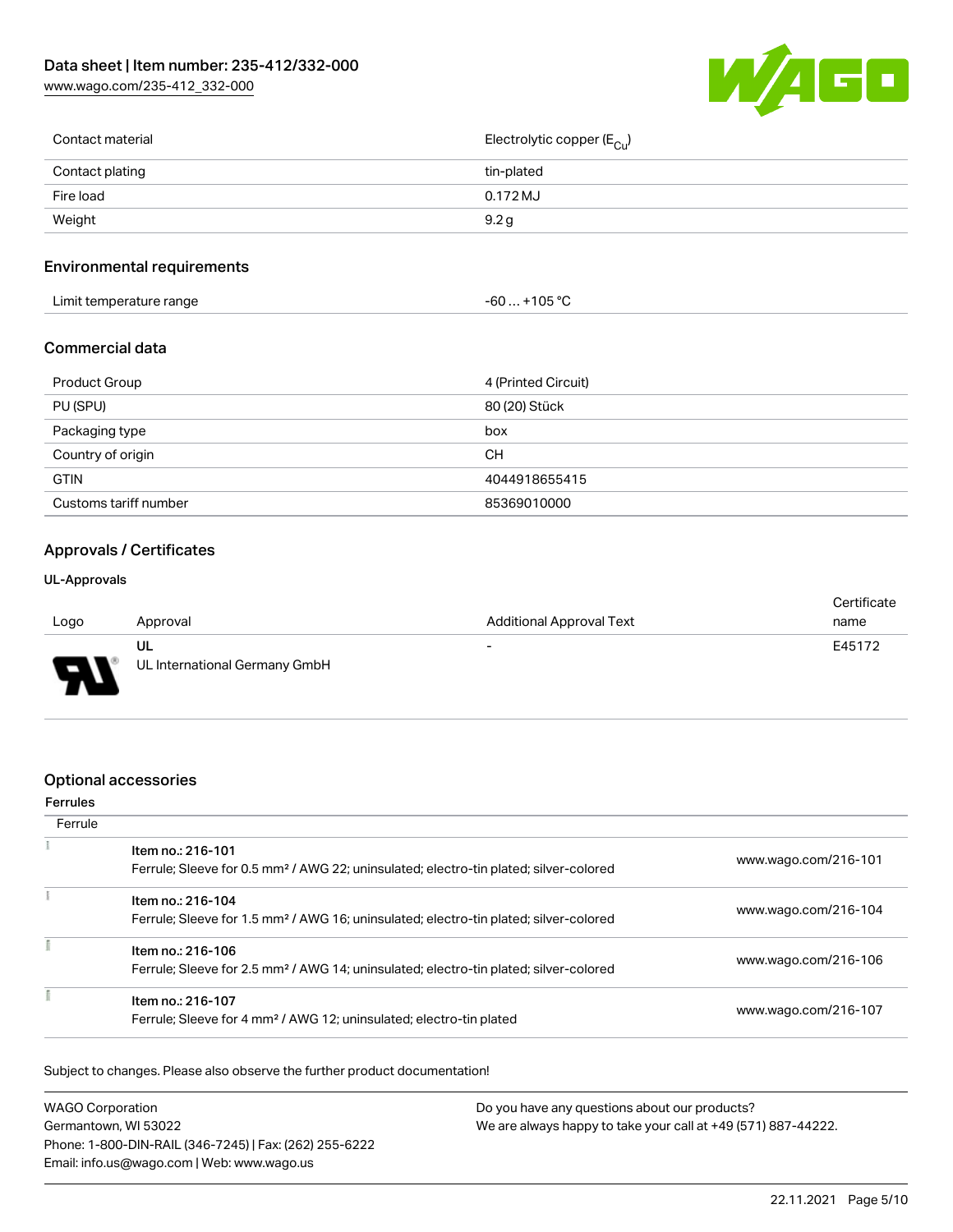[www.wago.com/235-412\\_332-000](http://www.wago.com/235-412_332-000)



| I | Item no.: 216-108<br>Ferrule; Sleeve for 6 mm <sup>2</sup> / AWG 10; uninsulated; electro-tin plated; silver-colored                                                               | www.wago.com/216-108 |
|---|------------------------------------------------------------------------------------------------------------------------------------------------------------------------------------|----------------------|
| Î | Item no.: 216-109<br>Ferrule; Sleeve for 10 mm <sup>2</sup> / AWG 8; uninsulated; electro-tin plated                                                                               | www.wago.com/216-109 |
|   | Item no.: 216-102<br>Ferrule; Sleeve for 0.75 mm <sup>2</sup> / AWG 20; uninsulated; electro-tin plated; silver-colored                                                            | www.wago.com/216-102 |
|   | Item no.: 216-103<br>Ferrule; Sleeve for 1 mm <sup>2</sup> / AWG 18; uninsulated; electro-tin plated                                                                               | www.wago.com/216-103 |
| Π | Item no.: 216-110<br>Ferrule; Sleeve for 16 mm <sup>2</sup> / AWG 6; uninsulated; electro-tin plated; metallic brown                                                               | www.wago.com/216-110 |
|   | Item no.: 216-123<br>Ferrule; Sleeve for 1 mm <sup>2</sup> / AWG 18; uninsulated; electro-tin plated; silver-colored                                                               | www.wago.com/216-123 |
|   | Item no.: 216-122<br>Ferrule; Sleeve for 0.75 mm <sup>2</sup> / AWG 20; uninsulated; electro-tin plated; silver-colored                                                            | www.wago.com/216-122 |
|   | Item no.: 216-124<br>Ferrule; Sleeve for 1.5 mm <sup>2</sup> / AWG 16; uninsulated; electro-tin plated                                                                             | www.wago.com/216-124 |
|   | Item no.: 216-142<br>Ferrule; Sleeve for 0.75 mm <sup>2</sup> / 18 AWG; uninsulated; electro-tin plated; electrolytic copper; gastight<br>crimped; acc. to DIN 46228, Part 1/08.92 | www.wago.com/216-142 |
|   | Item no.: 216-132<br>Ferrule; Sleeve for 0.34 mm <sup>2</sup> / AWG 24; uninsulated; electro-tin plated                                                                            | www.wago.com/216-132 |
|   | Item no.: 216-121<br>Ferrule; Sleeve for 0.5 mm <sup>2</sup> / AWG 22; uninsulated; electro-tin plated; silver-colored                                                             | www.wago.com/216-121 |
|   | Item no.: 216-143<br>Ferrule; Sleeve for 1 mm <sup>2</sup> / AWG 18; uninsulated; electro-tin plated; electrolytic copper; gastight<br>crimped; acc. to DIN 46228, Part 1/08.92    | www.wago.com/216-143 |
|   | Item no.: 216-131<br>Ferrule; Sleeve for 0.25 mm <sup>2</sup> / AWG 24; uninsulated; electro-tin plated; silver-colored                                                            | www.wago.com/216-131 |
|   | Item no.: 216-141<br>Ferrule; Sleeve for 0.5 mm <sup>2</sup> / 20 AWG; uninsulated; electro-tin plated; electrolytic copper; gastight<br>crimped; acc. to DIN 46228, Part 1/08.92  | www.wago.com/216-141 |
|   | Item no.: 216-152<br>Ferrule; Sleeve for 0.34 mm <sup>2</sup> / AWG 24; uninsulated; electro-tin plated                                                                            | www.wago.com/216-152 |
|   | Item no.: 216-203<br>Ferrule; Sleeve for 1 mm <sup>2</sup> / AWG 18; insulated; electro-tin plated; red                                                                            | www.wago.com/216-203 |
| h | Item no.: 216-206<br>Ferrule; Sleeve for 2.5 mm <sup>2</sup> / AWG 14; insulated; electro-tin plated; blue                                                                         | www.wago.com/216-206 |
|   | Item no.: 216-207<br>Ferrule; Sleeve for 4 mm <sup>2</sup> / AWG 12; insulated; electro-tin plated; gray                                                                           | www.wago.com/216-207 |

WAGO Corporation Germantown, WI 53022 Phone: 1-800-DIN-RAIL (346-7245) | Fax: (262) 255-6222 Email: info.us@wago.com | Web: www.wago.us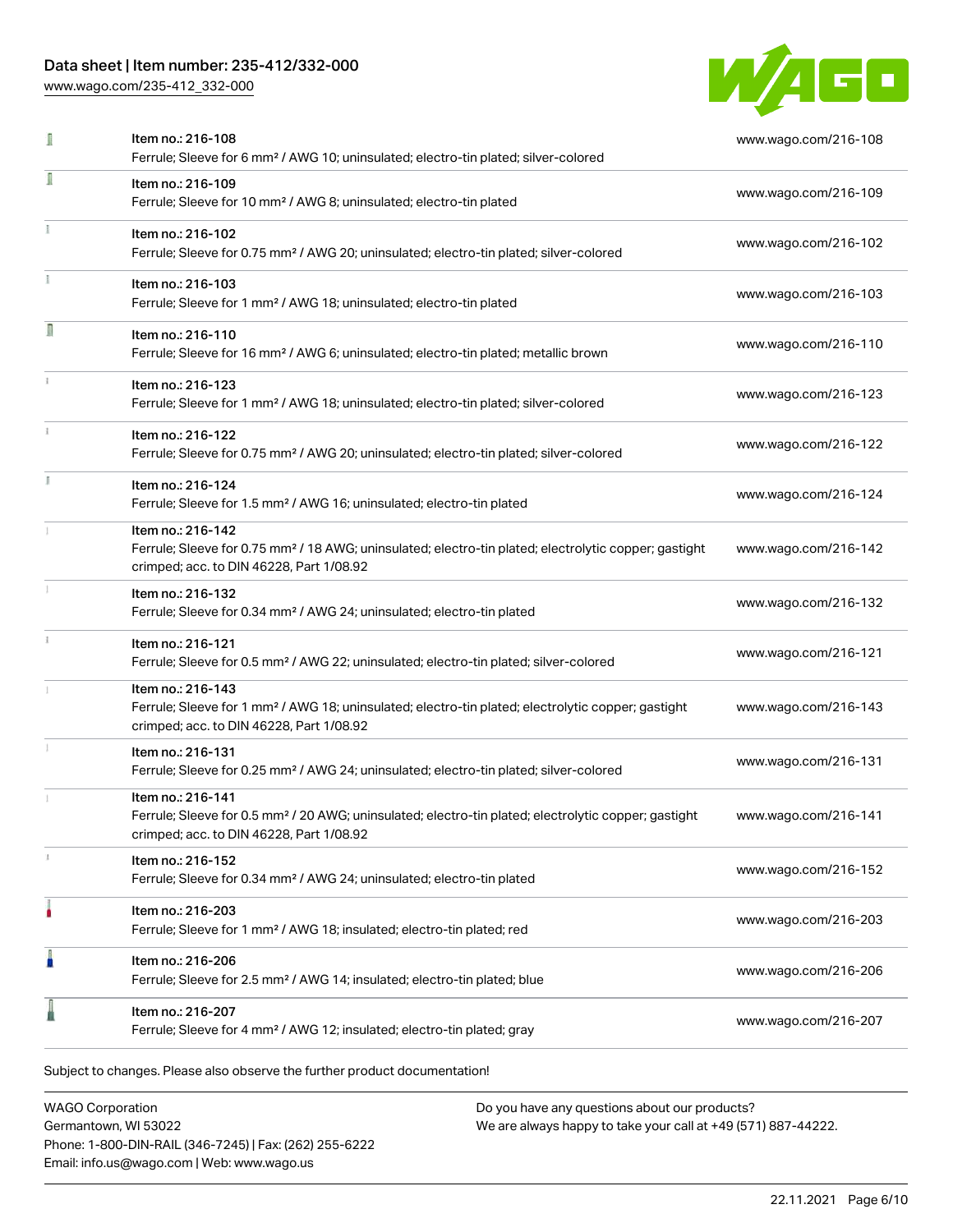[www.wago.com/235-412\\_332-000](http://www.wago.com/235-412_332-000)



| Item no.: 216-151                                                                                                                                                                                 |                                                                                                                                                                                                                                                                                                                                                                                                                                                             |
|---------------------------------------------------------------------------------------------------------------------------------------------------------------------------------------------------|-------------------------------------------------------------------------------------------------------------------------------------------------------------------------------------------------------------------------------------------------------------------------------------------------------------------------------------------------------------------------------------------------------------------------------------------------------------|
| Ferrule; Sleeve for 0.25 mm <sup>2</sup> / AWG 24; uninsulated; electro-tin plated                                                                                                                | www.wago.com/216-151                                                                                                                                                                                                                                                                                                                                                                                                                                        |
| Item no.: 216-204<br>Ferrule; Sleeve for 1.5 mm <sup>2</sup> / AWG 16; insulated; electro-tin plated; black                                                                                       | www.wago.com/216-204                                                                                                                                                                                                                                                                                                                                                                                                                                        |
| Item no.: 216-209<br>Ferrule; Sleeve for 10 mm <sup>2</sup> / AWG 8; insulated; electro-tin plated; red                                                                                           | www.wago.com/216-209                                                                                                                                                                                                                                                                                                                                                                                                                                        |
| Item no.: 216-205<br>Ferrule; Sleeve for 2.08 mm <sup>2</sup> / AWG 14; insulated; electro-tin plated; yellow                                                                                     | www.wago.com/216-205                                                                                                                                                                                                                                                                                                                                                                                                                                        |
| Item no.: 216-144<br>Ferrule; Sleeve for 1.5 mm <sup>2</sup> / AWG 16; uninsulated; electro-tin plated; electrolytic copper; gastight<br>crimped; acc. to DIN 46228, Part 1/08.92; silver-colored | www.wago.com/216-144                                                                                                                                                                                                                                                                                                                                                                                                                                        |
| Item no.: 216-208<br>acc. to DIN 46228, Part 4/09.90; yellow                                                                                                                                      |                                                                                                                                                                                                                                                                                                                                                                                                                                                             |
| Item no.: 216-201<br>Ferrule; Sleeve for 0.5 mm <sup>2</sup> / 20 AWG; insulated; electro-tin plated; white                                                                                       | www.wago.com/216-201                                                                                                                                                                                                                                                                                                                                                                                                                                        |
| Item no.: 216-223<br>Ferrule; Sleeve for 1 mm <sup>2</sup> / AWG 18; insulated; electro-tin plated; red                                                                                           | www.wago.com/216-223                                                                                                                                                                                                                                                                                                                                                                                                                                        |
| Item no.: 216-210<br>acc. to DIN 46228, Part 4/09.90; blue                                                                                                                                        |                                                                                                                                                                                                                                                                                                                                                                                                                                                             |
| Item no.: 216-241<br>Ferrule; Sleeve for 0.5 mm <sup>2</sup> / 20 AWG; insulated; electro-tin plated; electrolytic copper; gastight<br>crimped; acc. to DIN 46228, Part 4/09.90; white            | www.wago.com/216-241                                                                                                                                                                                                                                                                                                                                                                                                                                        |
| Item no.: 216-242<br>Ferrule; Sleeve for 0.75 mm <sup>2</sup> / 18 AWG; insulated; electro-tin plated; electrolytic copper; gastight<br>crimped; acc. to DIN 46228, Part 4/09.90; gray            | www.wago.com/216-242                                                                                                                                                                                                                                                                                                                                                                                                                                        |
| Item no.: 216-222<br>Ferrule; Sleeve for 0.75 mm <sup>2</sup> / 18 AWG; insulated; electro-tin plated; gray                                                                                       | www.wago.com/216-222                                                                                                                                                                                                                                                                                                                                                                                                                                        |
| ltem no.: 216-221<br>Ferrule; Sleeve for 0.5 mm <sup>2</sup> / 20 AWG; insulated; electro-tin plated; white                                                                                       | www.wago.com/216-221                                                                                                                                                                                                                                                                                                                                                                                                                                        |
| Item no.: 216-224<br>Ferrule; Sleeve for 1.5 mm <sup>2</sup> / AWG 16; insulated; electro-tin plated; black                                                                                       | www.wago.com/216-224                                                                                                                                                                                                                                                                                                                                                                                                                                        |
| Item no.: 216-243<br>acc. to DIN 46228, Part 4/09.90; red                                                                                                                                         |                                                                                                                                                                                                                                                                                                                                                                                                                                                             |
| Item no.: 216-244<br>Ferrule; Sleeve for 1.5 mm <sup>2</sup> / AWG 16; insulated; electro-tin plated; electrolytic copper; gastight<br>crimped; acc. to DIN 46228, Part 4/09.90; black            | www.wago.com/216-244                                                                                                                                                                                                                                                                                                                                                                                                                                        |
|                                                                                                                                                                                                   | Ferrule; Sleeve for 6 mm <sup>2</sup> / AWG 10; insulated; electro-tin plated; electrolytic copper; gastight crimped; www.wago.com/216-208<br>Ferrule; Sleeve for 16 mm <sup>2</sup> / AWG 6; insulated; electro-tin plated; electrolytic copper; gastight crimped; www.wago.com/216-210<br>Ferrule; Sleeve for 1 mm <sup>2</sup> / AWG 18; insulated; electro-tin plated; electrolytic copper; gastight crimped; www.wago.com/216-243<br>Item no.: 216-263 |

WAGO Corporation Germantown, WI 53022 Phone: 1-800-DIN-RAIL (346-7245) | Fax: (262) 255-6222 Email: info.us@wago.com | Web: www.wago.us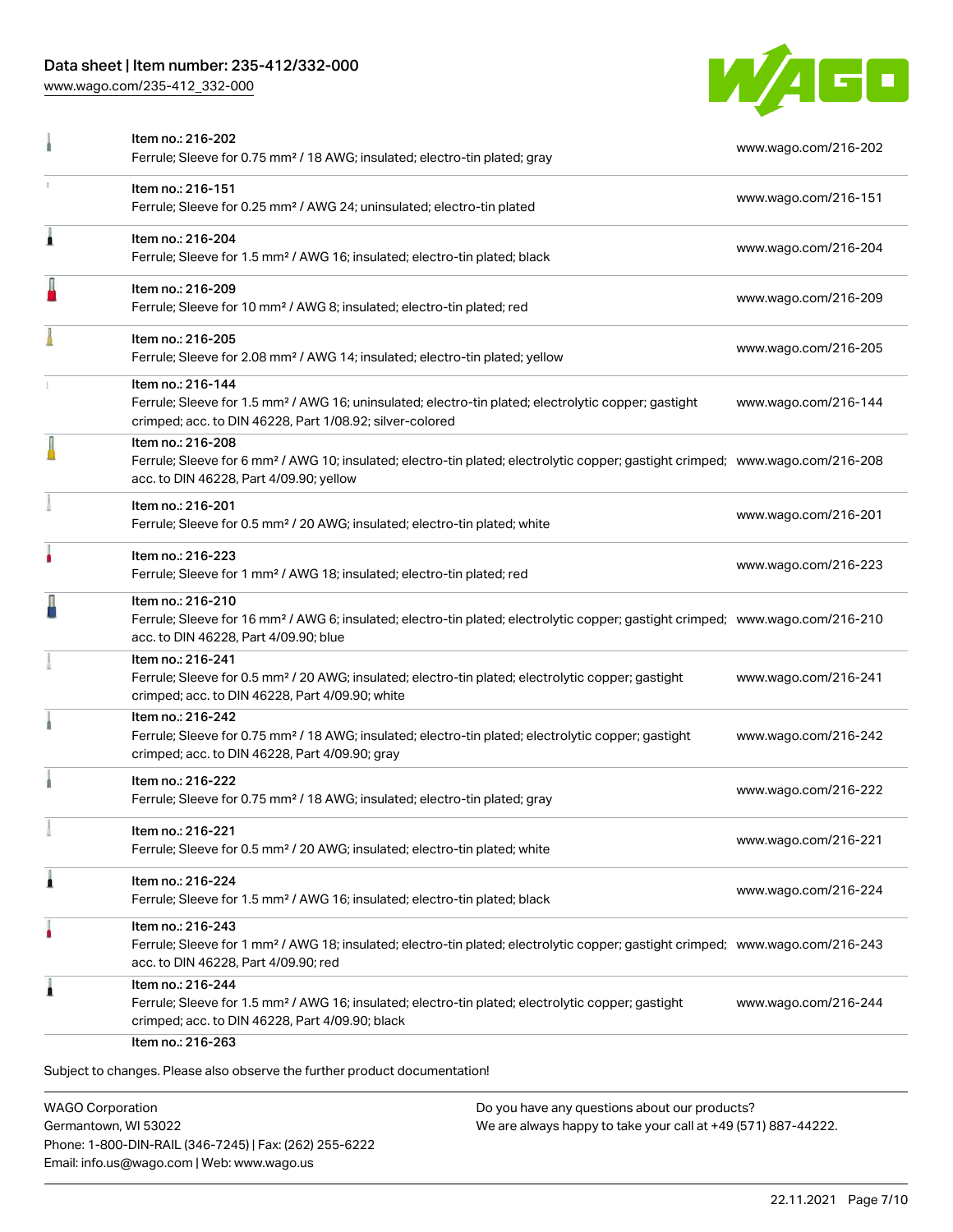[www.wago.com/235-412\\_332-000](http://www.wago.com/235-412_332-000)



|   | Ferrule; Sleeve for 1 mm <sup>2</sup> / AWG 18; insulated; electro-tin plated; electrolytic copper; gastight crimped; www.wago.com/216-263<br>acc. to DIN 46228, Part 4/09.90; red                         |                      |
|---|------------------------------------------------------------------------------------------------------------------------------------------------------------------------------------------------------------|----------------------|
| Å | Item no.: 216-246<br>Ferrule; Sleeve for 2.5 mm <sup>2</sup> / AWG 14; insulated; electro-tin plated; electrolytic copper; gastight<br>crimped; acc. to DIN 46228, Part 4/09.90; blue                      | www.wago.com/216-246 |
| Å | Item no.: 216-266<br>Ferrule; Sleeve for 2.5 mm <sup>2</sup> / AWG 14; insulated; electro-tin plated; electrolytic copper; gastight<br>crimped; acc. to DIN 46228, Part 4/09.90; blue                      | www.wago.com/216-266 |
| Â | Item no.: 216-264<br>Ferrule; Sleeve for 1.5 mm <sup>2</sup> / AWG 16; insulated; electro-tin plated; electrolytic copper; gastight<br>crimped; acc. to DIN 46228, Part 4/09.90; black                     | www.wago.com/216-264 |
| Â | Item no.: 216-284<br>Ferrule; Sleeve for 1.5 mm <sup>2</sup> / AWG 16; insulated; electro-tin plated; electrolytic copper; gastight<br>crimped; acc. to DIN 46228, Part 4/09.90; black                     | www.wago.com/216-284 |
| I | Item no.: 216-286<br>Ferrule; Sleeve for 2.5 mm <sup>2</sup> / AWG 14; insulated; electro-tin plated; electrolytic copper; gastight<br>crimped; acc. to DIN 46228, Part 4/09.90; blue                      | www.wago.com/216-286 |
| I | Item no.: 216-287<br>Ferrule; Sleeve for 4 mm <sup>2</sup> / AWG 12; insulated; electro-tin plated; electrolytic copper; gastight crimped; www.wago.com/216-287<br>acc. to DIN 46228, Part 4/09.90; gray   |                      |
|   | Item no.: 216-262<br>Ferrule; Sleeve for 0.75 mm <sup>2</sup> / 18 AWG; insulated; electro-tin plated; electrolytic copper; gastight<br>crimped; acc. to DIN 46228, Part 4/09.90; gray                     | www.wago.com/216-262 |
|   | Item no.: 216-288<br>Ferrule; Sleeve for 6 mm <sup>2</sup> / AWG 10; insulated; electro-tin plated; electrolytic copper; gastight crimped; www.wago.com/216-288<br>acc. to DIN 46228, Part 4/09.90; yellow |                      |
| ł | Item no.: 216-289<br>Ferrule; Sleeve for 10 mm <sup>2</sup> / AWG 8; insulated; electro-tin plated; electrolytic copper; gastight crimped; www.wago.com/216-289<br>acc. to DIN 46228, Part 4/09.90; red    |                      |
|   | Item no.: 216-301<br>Ferrule; Sleeve for 0.25 mm <sup>2</sup> / AWG 24; insulated; electro-tin plated; yellow                                                                                              | www.wago.com/216-301 |
|   | Item no.: 216-321<br>Ferrule; Sleeve for 0.25 mm <sup>2</sup> / AWG 24; insulated; electro-tin plated; yellow                                                                                              | www.wago.com/216-321 |
|   | Item no.: 216-322<br>Ferrule; Sleeve for 0.34 mm <sup>2</sup> / 22 AWG; insulated; electro-tin plated; green                                                                                               | www.wago.com/216-322 |
| l | Item no.: 216-267<br>Ferrule; Sleeve for 4 mm <sup>2</sup> / AWG 12; insulated; electro-tin plated; electrolytic copper; gastight crimped; www.wago.com/216-267<br>acc. to DIN 46228, Part 4/09.90; gray   |                      |
|   | Item no.: 216-302<br>Ferrule; Sleeve for 0.34 mm <sup>2</sup> / 22 AWG; insulated; electro-tin plated; light turquoise                                                                                     | www.wago.com/216-302 |
|   |                                                                                                                                                                                                            |                      |

Subject to changes. Please also observe the further product documentation!

WAGO Corporation Germantown, WI 53022 Phone: 1-800-DIN-RAIL (346-7245) | Fax: (262) 255-6222 Email: info.us@wago.com | Web: www.wago.us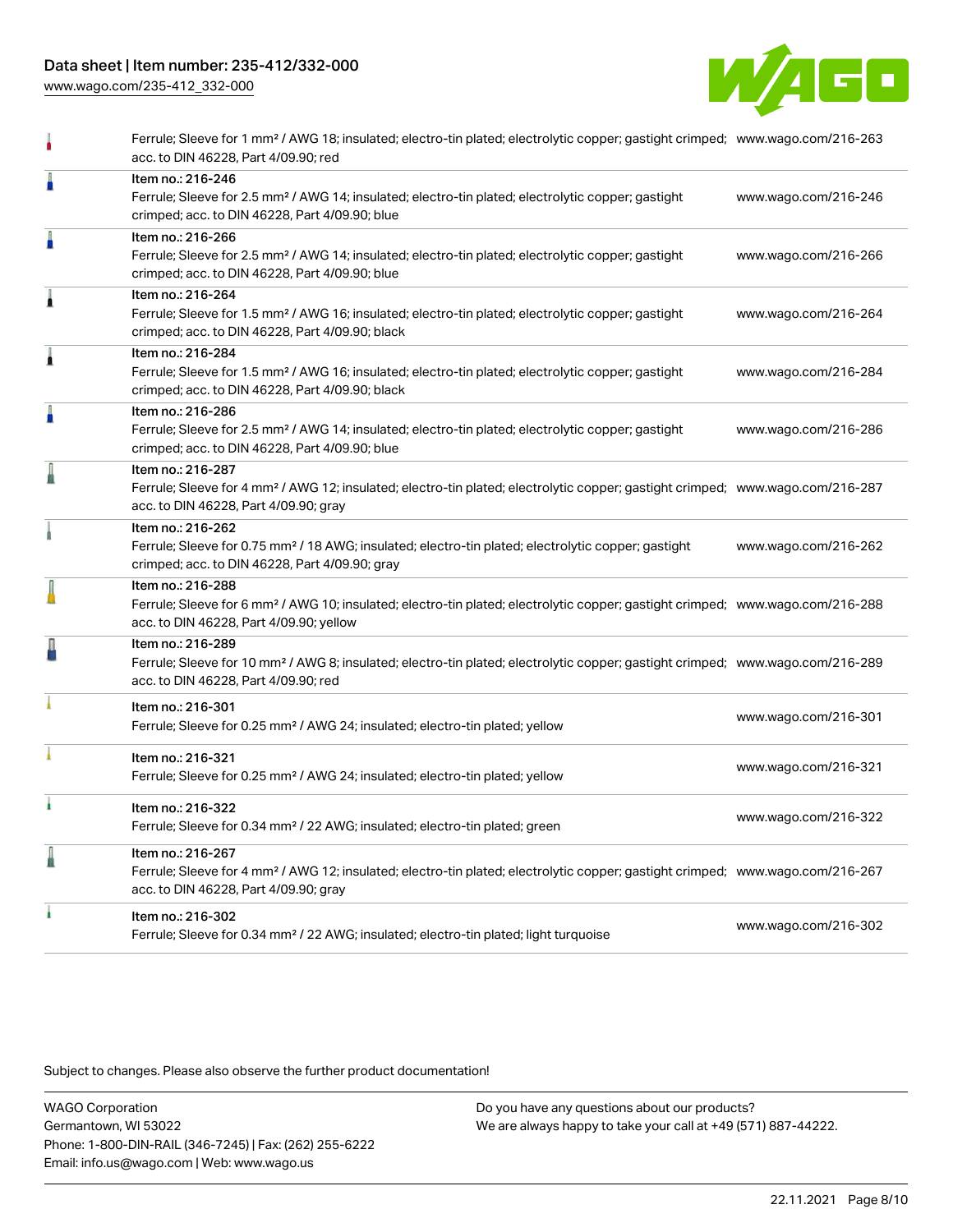

# Downloads Documentation

Additional Information

Technical explanations and political explanations and political explanations and political explanations of political explanations of political explanations of political explanations of political explanations of political e 2.0 MB [Download](https://www.wago.com/global/d/1435602)

### Installation Notes

#### Conductor termination



Inserting/removing fine-stranded conductors via push-button.



Insert/remove fine-stranded conductors with ferrules via push-button.



Insert solid conductors via push-in termination.

### Installation





Combining 1- and 2-conductor terminal blocks with different pin spacing.

#### **Testing**

Subject to changes. Please also observe the further product documentation!

WAGO Corporation Germantown, WI 53022 Phone: 1-800-DIN-RAIL (346-7245) | Fax: (262) 255-6222 Email: info.us@wago.com | Web: www.wago.us